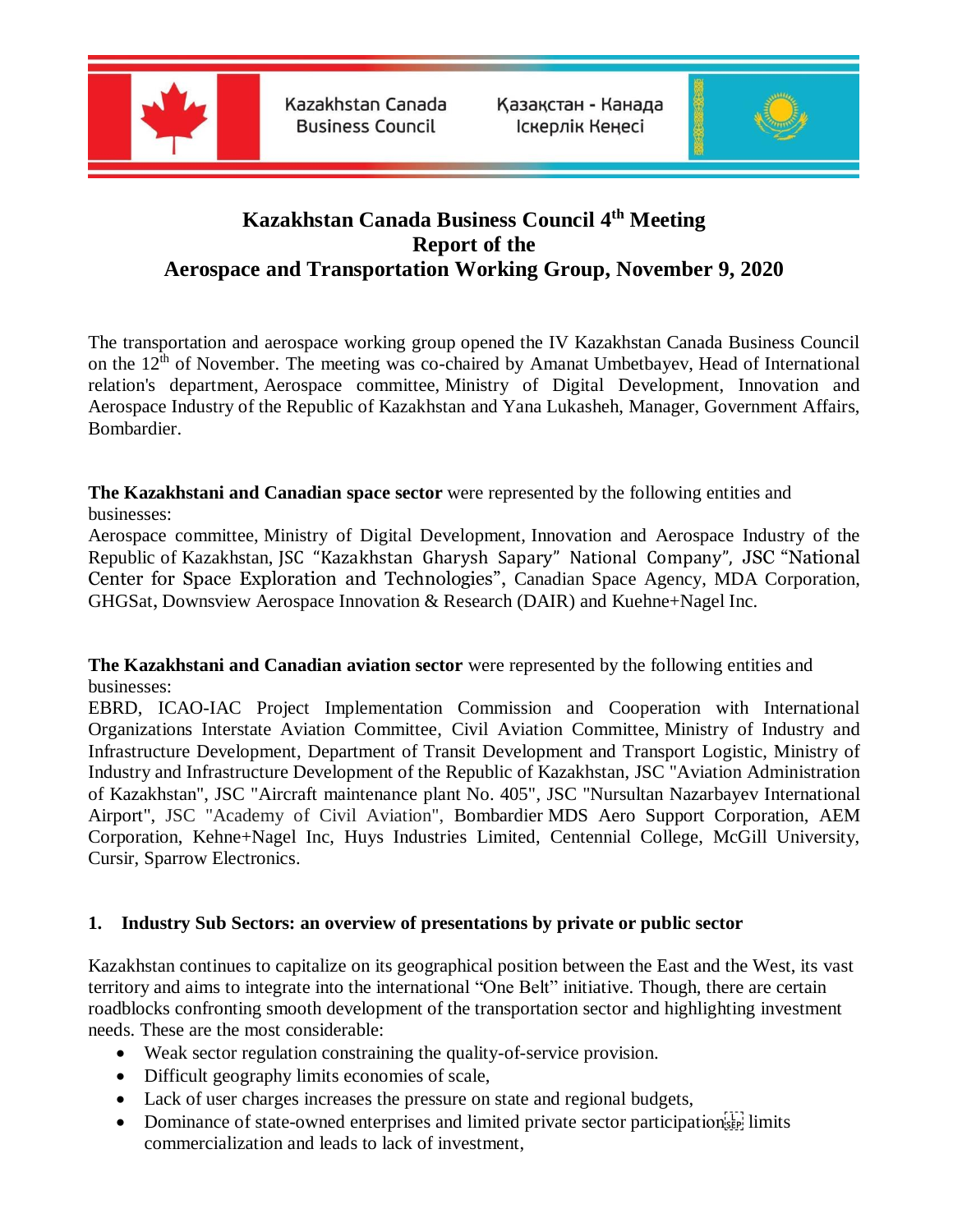• Underdeveloped operational and maintenance planning results in deterioration of even newly built assets.

EBRD's transport sector strategy in Kazakhstan for the period of 2019-2024 can be taken as a prerequisite to advancing further collaboration between Canada and Kazakhstan in the transportation and aviation sectors. The strategy is comprised of the following priorities:

- Decarburization and reduced vulnerability to climate change
- Promote private sector participation
- EBRD Project related reform to support market–based transport
- Improved innovation and penetration of new technologies
- Improved quality and connectivity of network infrastructure
- Electrification and use of cleaner fuels
- Improved capacity to address environmental, social and safety challenges
- Increased inclusion and equal access to transport infrastructure and services.

Within the working group, space and aviation sectors got the most attention. The discussions covered the following topics:

#### **Space sector**

- General overview of space development of Kazakhstan.
- Earth remote sensing system of Kazakhstan.
- Cooperation in Scientific technological direction with Kazakhstan.
- Canadian space companies and their global market expansion plans.

# **Aviation sector**

- How to ignite the aviation cluster based on the Canadian experience.
- Certification of aircrafts in Kazakhstan.
- Human resources development programs in the aviation.
- Regulations applicable to the use of unmanned vehicles and drones.

# **2. Opportunities: Highlights of potential interest or cooperation**

# **Space sector**

On behalf of Kazakhstan, the following fields were proposed for cooperation:

- Realization of the signed Memorandum of understanding.
- Enhancing the practice of sharing experience in the field of scientific space research.
- Cooperation on using the possibility of the Assembly and test complex of spacecraft in the city of Nur-Sultan.
- Collaboration on the Missile Technology Control Regime (MTCR) issues.

On behalf of Canada, the following companies demonstrated an interest to expand their operations in Kazakhstan: MDA Corporation, GHGSat, Downsview Aerospace Innovation & Research (DAIR), Kuehne+Nagel Inc. and GHGSat Inc. The range of their products and services includes advanced surveillance and intelligence solutions, radar geospatial imagery, space robotics, satellite antennas, and communication subsystems, logistics solutions for major industries, innovation and research in space.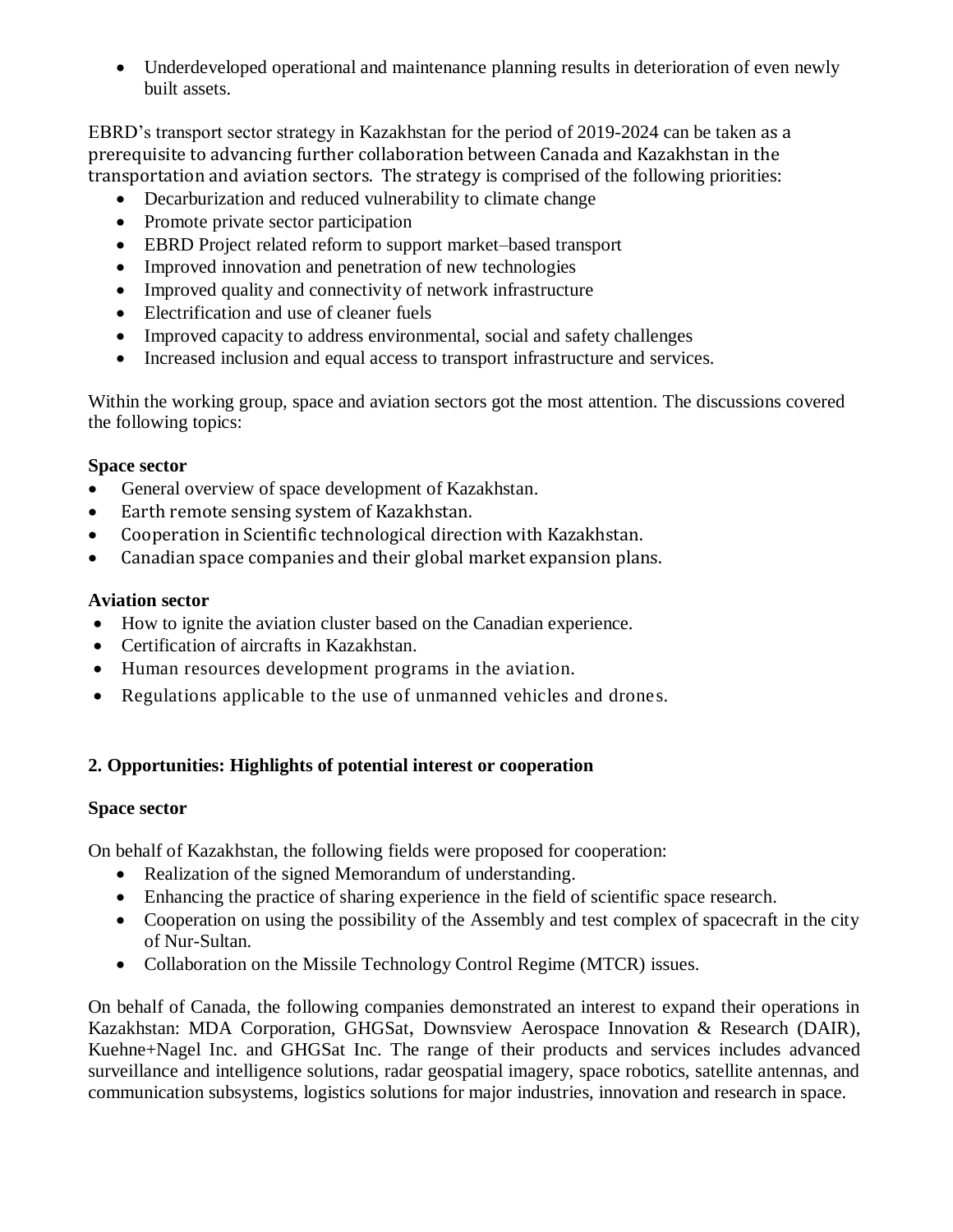#### **Aviation sector**

The aviation sector-working group had objective to identify avenues of collaborations stemming from the growing industry in Kazakhstan. While it is progression and reform are under way to bring the industry to global standards and away from reliance on Russian technologies and minor manufacturing work of the Antonov 148 aircrafts, challenges remain.

Representatives of the Ministry of Digital Development, Innovation and Aerospace Industry of the Republic of Kazakhstan were represented and spoke to the current status of some of the projects ongoing including ICAO, EASA, FAA Category 1 order and UK CAAi certification standards, operational for 2022. In lead up to this important milestone, the working group managed to identify areas of possible collaboration between local stakeholders and their Canadian counterparts. Below are technical, research and development opportunities areas identified for development:

Centennial College, McGill University and JSC "Academy of Civil Aviation" have all expressed interests in possible collaborations in the areas of education and learning within the aviation sector as a means for future growth. Training on simulation systems engineering, aircraft maintenance and skills training as a means to develop a generation of aerospace workers as a means to develop local capacity to a future industry will be key. Training and academic institutions can develop partnerships to further increase this local potential. For example, McGill University offered collaborations and capacity in management development transitioning into aviation for management positions through joint ventures to upgrade skills within the civil aviation institutions. Centennial College, through its Canadian experiences, can collaborate on providing aircraft maintenance training.

JSC "Aircraft Repair Plant №405" welcomes Canadian companies to collaborate on the field of helicopter modernization and maintenance including overhaul, repair, warranty, integrated logistics support and other services.

In addition, research and development opportunities were discussed for drone technology development. Although drone regulations remain a serious challenge in Kazakhstan, there is consensus to develop a joint project on evaluation the regulations that would be needed for future implementation in Kazakhstan. Issues of enforcement remain a challenge however for the Civil Aviation Authorities.

There is also an interest to pursue discussions into other areas including how the aviation cluster can leverage the Financial Centre in Astana as a means to attract competition into the country and create an innovation hub.

# **3. Road Map.**

Further bilateral developments between Kazakhstan and Canada in the transportation and aerospace sectors will take place in various forms - match-making and consulting sessions, joint venues, business missions to Canada and to Kazakhstan, round tables, internship programs, forums, conversations, research sessions, focus groups, trade-shows, etc.

# **Transport sector**

- Enhancing inter-regional connectivity and international integration of Kazakhstan.
- Decarburization of transport sector of Kazakhstan and reduced vulnerability to climate change.
- Innovation of transportation system of Kazakhstan and Canada. Penetration of new technologies.